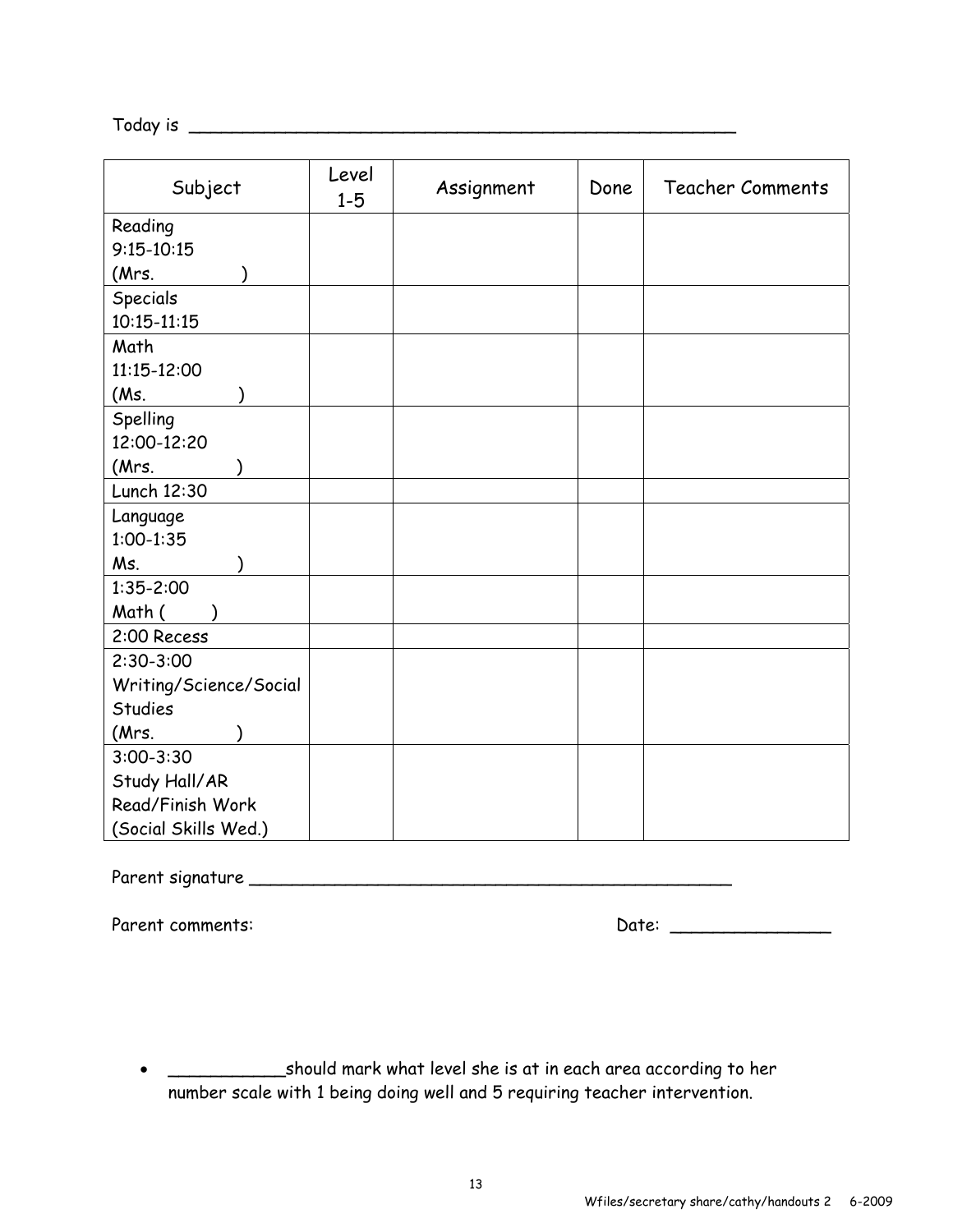Name: \_\_\_\_\_\_\_\_\_\_\_\_\_\_\_\_\_\_\_\_\_\_\_\_\_\_\_\_\_\_\_\_ Date: \_\_\_\_\_\_\_\_\_\_\_\_\_\_\_

My Day at School…



| Morning Work:                  | $1 \quad 2 \quad 3$         | $\overline{4}$ | 5 |  |
|--------------------------------|-----------------------------|----------------|---|--|
| Exercise:                      | $1 \quad 2 \quad 3 \quad 4$ |                | 5 |  |
| Sensory/Study Hall: 1 2 3 4 5  |                             |                |   |  |
| <b>O.T./P.T./Speech:</b> 1 2 3 |                             |                | 5 |  |

## **General Education**

| Spelling:     |       | $\mathbf{1}$ | $\overline{2}$ | 3 <sup>1</sup> | $\overline{4}$          | 5 |                                             |
|---------------|-------|--------------|----------------|----------------|-------------------------|---|---------------------------------------------|
| Reading:      |       | $\mathbf{1}$ | $\overline{c}$ | $\mathsf{3}$   | $\overline{4}$          | 5 |                                             |
| Recess:       |       | $\mathbf{1}$ | $\overline{c}$ | $\mathsf{3}$   | $\overline{4}$          | 5 |                                             |
| Math:         |       | $\mathbf{1}$ | $\overline{2}$ | 3              | $\overline{4}$          | 5 |                                             |
| Science:      |       | $\mathbf{1}$ | $\overline{c}$ | $\mathsf{3}$   | $\overline{4}$          | 5 |                                             |
| Lunch:        | I ate |              | $\Box$ Great!  | $\Box$         |                         |   | Most of my food. $\square$ I wasn't hungry. |
|               |       |              |                |                | <b>Specials</b>         |   |                                             |
| Art:          |       | $\mathbf{1}$ | $\mathbf{2}$   | $\mathsf{3}$   | $\overline{4}$          | 5 |                                             |
| P.E.          |       | $\mathbf{1}$ | $\overline{c}$ | $\mathsf{3}$   | $\overline{\mathbf{4}}$ | 5 |                                             |
| Music:        |       | $\mathbf{1}$ | $\overline{2}$ | $\mathsf{3}$   | $\overline{4}$          | 5 |                                             |
| Library/Tech: |       | $\mathbf 1$  | $\overline{c}$ | 3              | $\overline{\mathbf{4}}$ | 5 |                                             |

To make my day better, these are the things that I need:

 $\Box$  Pull-ups  $\Box$  Wipes  $\Box$  Kleenex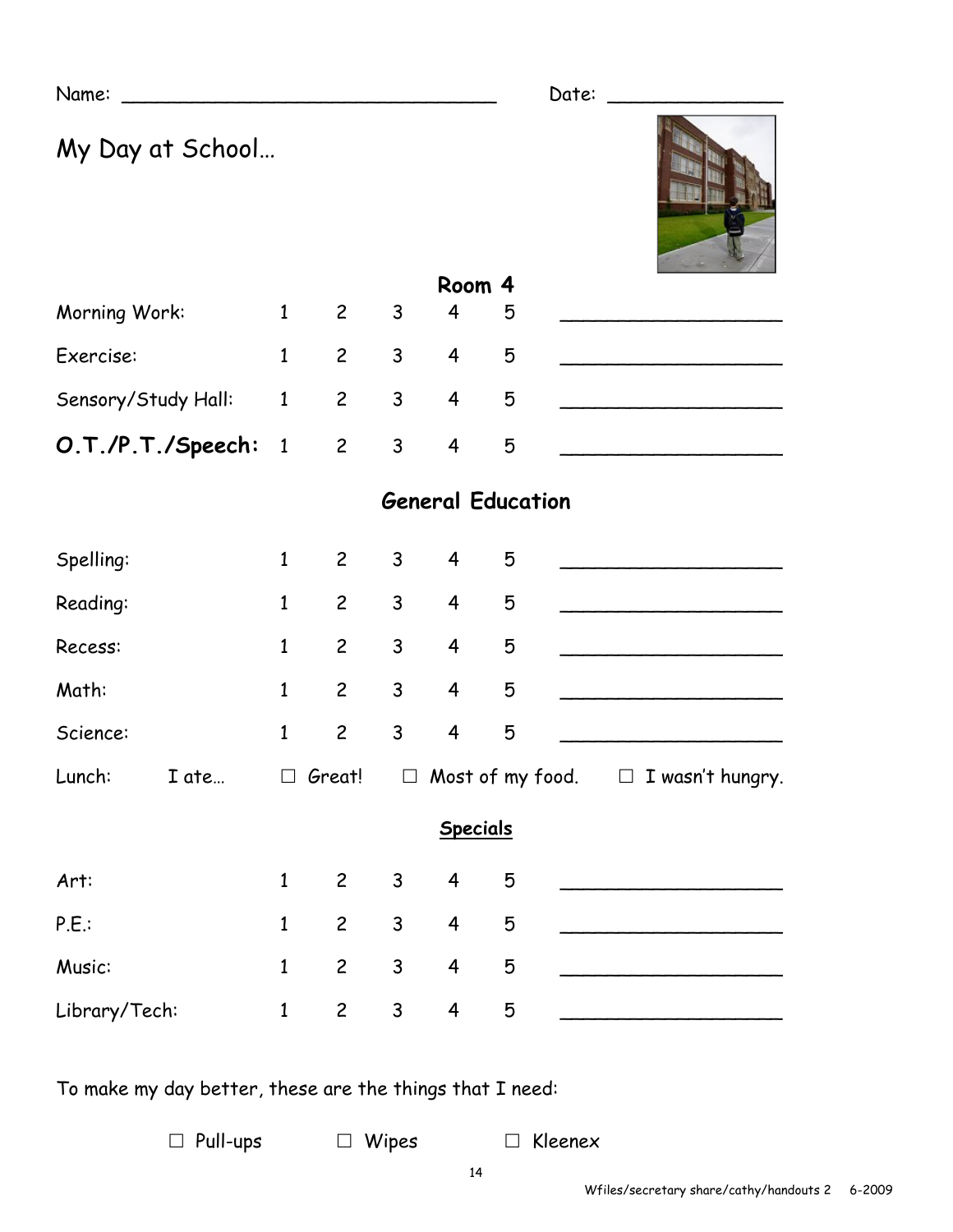## Daily News Log

| My favorite Center today |  |                                                                   |  |
|--------------------------|--|-------------------------------------------------------------------|--|
| Special                  |  |                                                                   |  |
| Behavior/Mood:           |  | happy calm quiet silly cooperative<br>talkative sad non compliant |  |
| Bathroom                 |  |                                                                   |  |
|                          |  |                                                                   |  |
|                          |  |                                                                   |  |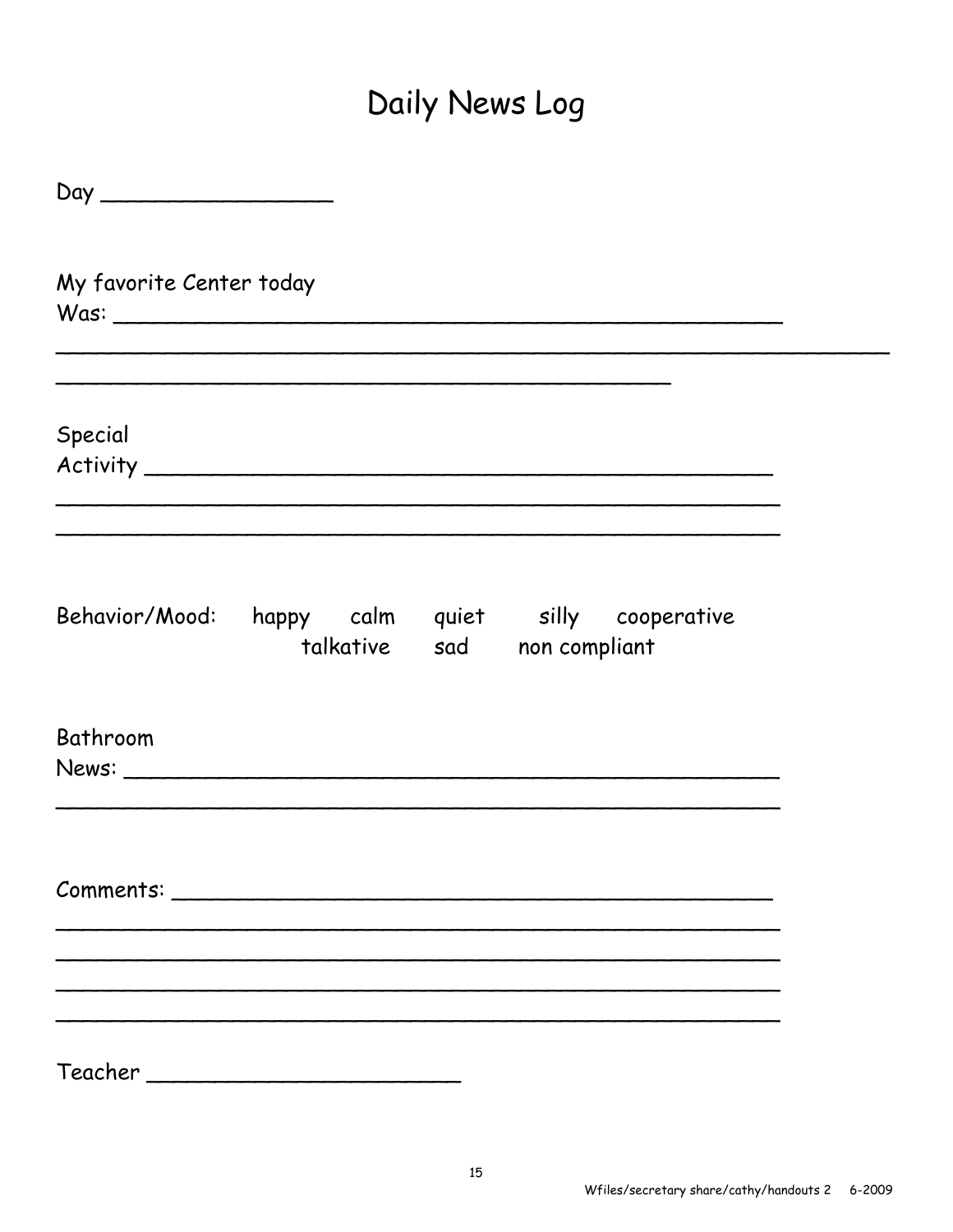| 1. Today I attempted to participate to circletime activities—such as body movement, imitation of<br>2. I preferred to play alone today. I played well with others. YES/NO<br>$\frac{0}{2}$<br><b>SOMETIMES</b><br>YES<br>大夫夫<br>$\bullet$<br>$\frac{1}{1}$ |  |
|------------------------------------------------------------------------------------------------------------------------------------------------------------------------------------------------------------------------------------------------------------|--|
| 3. During activity time/work station time I                                                                                                                                                                                                                |  |
| 4. Today I enjoyed                                                                                                                                                                                                                                         |  |
| Teacher/Parent Positive Comments or Concerns:                                                                                                                                                                                                              |  |
| <sup>1</sup> 16                                                                                                                                                                                                                                            |  |
|                                                                                                                                                                                                                                                            |  |
|                                                                                                                                                                                                                                                            |  |
|                                                                                                                                                                                                                                                            |  |
| Please initial each day so we know you have read this.<br>Thanks!                                                                                                                                                                                          |  |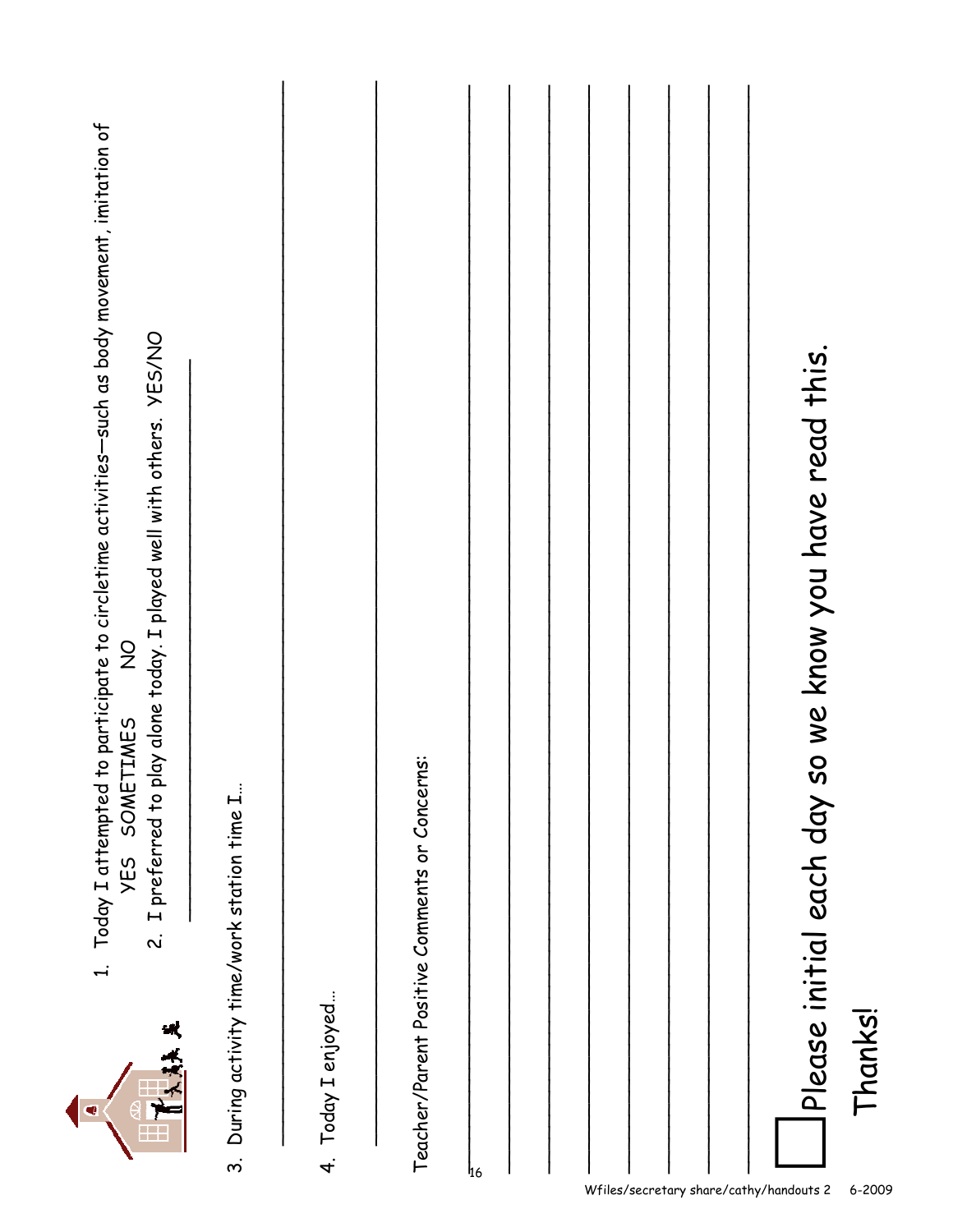## Daily

| <b>Behaviors</b> | Monday | Tuesday | Wednesday | Thursday | Friday |
|------------------|--------|---------|-----------|----------|--------|
| Crying           |        |         |           |          |        |
| Tantrums         |        |         |           |          |        |
| <b>Bathroom</b>  |        |         |           |          |        |
| Eat Lunch        |        |         |           |          |        |
|                  |        |         |           |          |        |
| Monday:          |        |         |           |          |        |
|                  |        |         |           |          |        |
| Tuesday:         |        |         |           |          |        |
|                  |        |         |           |          |        |
| Wednesday;       |        |         |           |          |        |
|                  |        |         |           |          |        |
| Thursday:        |        |         |           |          |        |
|                  |        |         |           |          |        |
| Friday:          |        |         |           |          |        |
|                  |        |         |           |          |        |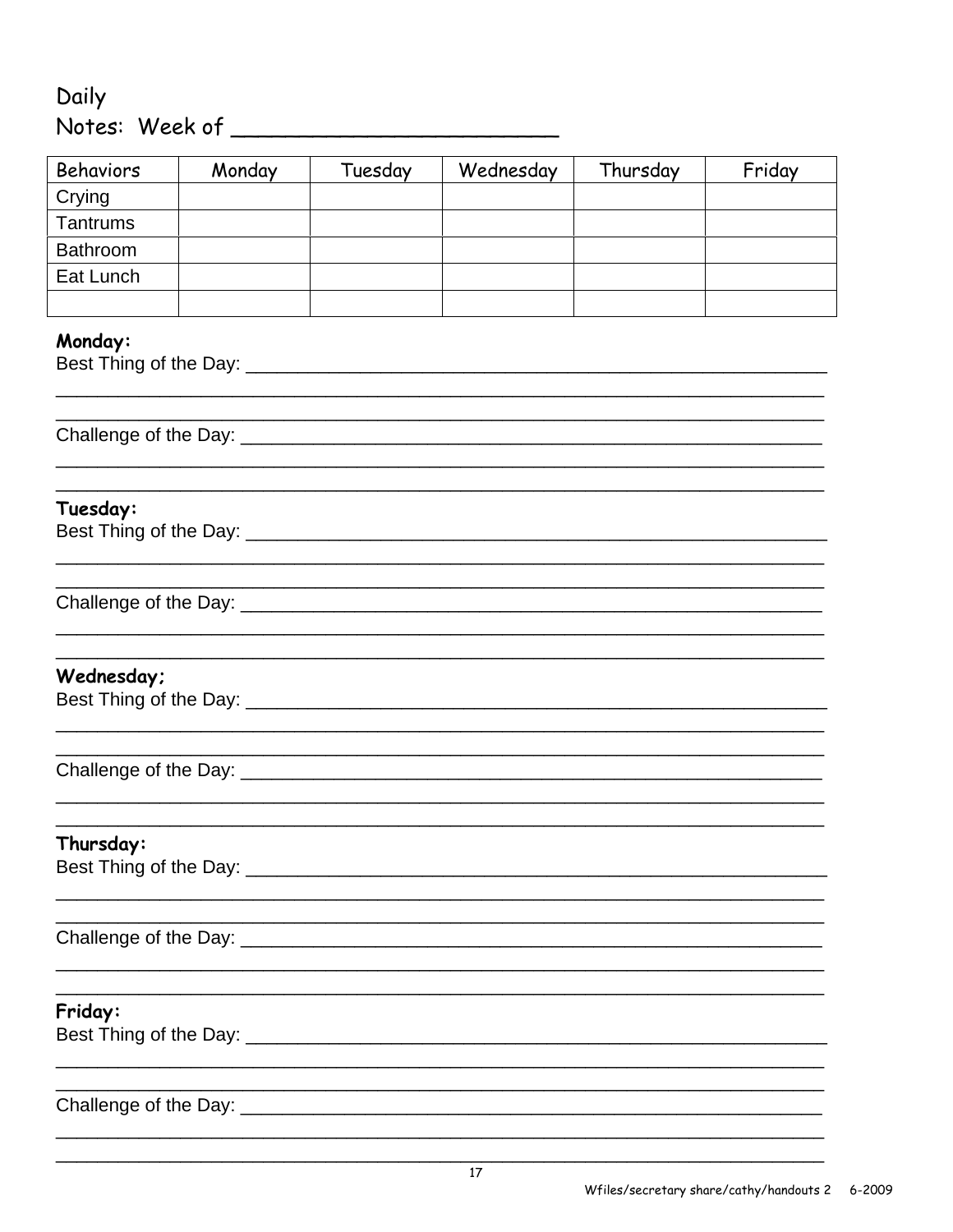|                          |          |                       |                      |           | The date is $\frac{1}{2}$                                                   |        |       |
|--------------------------|----------|-----------------------|----------------------|-----------|-----------------------------------------------------------------------------|--------|-------|
| The day is:              | Monday   | Tuesday               |                      | Wednesday | Thursday                                                                    | Friday |       |
| Special:                 | Media C. | Media C.              |                      | PE        | Art                                                                         | Music  |       |
| Today's Assignments      |          | Check if<br>completed | Points<br>$0$ or $2$ |           |                                                                             | Points |       |
| Clinic                   |          |                       |                      |           |                                                                             |        |       |
| Assignment 3             |          |                       |                      |           | Yesterday                                                                   | Today  | Total |
| Assignment 4             |          |                       |                      |           |                                                                             |        |       |
| Lunch with your class    |          |                       |                      |           |                                                                             |        |       |
| Recess with your class   |          |                       |                      |           |                                                                             |        |       |
| Specials with your class |          |                       |                      |           |                                                                             |        |       |
| Assignment 1             |          |                       |                      |           |                                                                             |        |       |
| Assignment 2             |          |                       |                      |           |                                                                             |        |       |
| SSR (20 Minutes)         |          |                       |                      |           |                                                                             |        |       |
|                          |          |                       |                      |           |                                                                             |        |       |
|                          |          |                       |                      |           | With points, you can earn these privileges:                                 |        |       |
|                          |          | Check if              | Points               |           | 1) book buddies                                                             |        |       |
| Today's Needs            |          | used                  | $\mathbf{1}$         |           | 2) study trips (there is a trip on Oct. 11)                                 |        |       |
| 9:15 restroom            |          |                       |                      |           | 3) variety of break activities                                              |        |       |
| 10:40 restroom           |          |                       |                      |           | 4) invite a pal to lunch or recess in room 24                               |        |       |
| 11:50 restroom           |          |                       |                      |           | 5) peer totor                                                               |        |       |
| 12:50 restroom           |          |                       |                      |           | 6) time with Mr. Maniakas<br>7) ?????? what would you like to add? ________ |        |       |
| 2:00 restroom            |          |                       |                      |           |                                                                             |        |       |
|                          |          | 1 2 3 4 5             | <b>NA</b>            | 9)        |                                                                             |        |       |

Your IEP allows these accommodations:

- 1) small group testing
- 2) preferential seating
- 3) extended time
- 4) access to food and drinks at all times
- 5) flexible schedule for test and assignments
- 6) choices
- 7) breaks (paper/pencil drawing, reading, or rest)

You are responsible for:

- 1) all  $4<sup>th</sup>$  grade academic class work, assignments, and tests
- 2) using acceptable strategies to manage stress, frustration, and anger
- 3) passing ISTEP and earning passing grades (Needed to go to  $5<sup>th</sup>$  grade)

18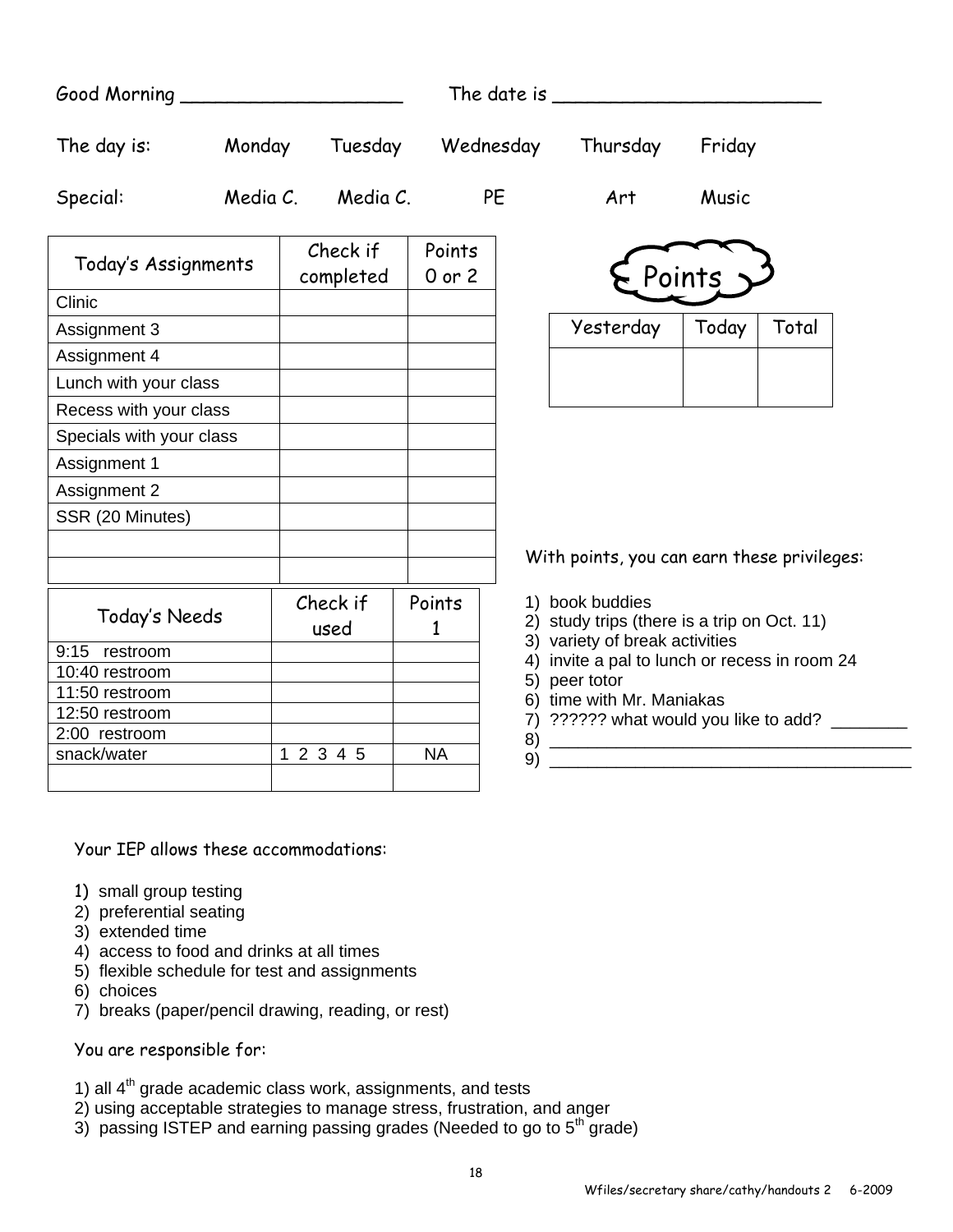Name: \_\_\_\_\_\_\_\_\_\_\_\_\_\_\_\_\_\_\_\_\_\_\_\_\_\_\_\_\_\_\_\_\_\_\_

Today is Monday, \_\_\_\_\_\_\_\_\_\_\_\_\_\_\_\_\_\_\_\_\_\_\_\_\_\_\_\_\_\_\_\_\_\_\_\_\_\_\_\_\_\_

| Time/Location/Teacher                               |              | Activity                               |              | Comments     |            |  |  |
|-----------------------------------------------------|--------------|----------------------------------------|--------------|--------------|------------|--|--|
| 8:00                                                | <b>Rm 53</b> | A.M. Procedures<br><b>Morning Work</b> |              |              |            |  |  |
| 8:30                                                | <b>Rm 24</b> | Math                                   |              |              |            |  |  |
| Mrs. Brown                                          |              |                                        |              |              |            |  |  |
| 9:15                                                | <b>Rm 24</b> | Language Arts                          |              |              |            |  |  |
| Miss Brinson                                        |              |                                        |              |              |            |  |  |
| 10:25-10:50                                         | <b>Rm 23</b> | Reading                                |              |              |            |  |  |
| Mrs. Brown                                          |              |                                        |              |              |            |  |  |
| 10:50                                               | Café         | Lunch                                  |              |              |            |  |  |
| 11:25<br>Outside<br>4 <sup>th</sup> Grade Teachers/ |              | Recess                                 |              |              |            |  |  |
| Mrs. Brown                                          |              |                                        |              |              |            |  |  |
| 12:00                                               |              | <b>Media Center</b>                    |              |              |            |  |  |
| Mrs. Brown                                          |              |                                        |              |              |            |  |  |
| 1:00                                                | <b>Rm 24</b> | Work                                   |              |              |            |  |  |
| Mrs. Brown                                          |              |                                        |              |              |            |  |  |
| 1:40                                                | <b>Rm 53</b> | Teacher Read Aloud,<br><b>SSR</b>      |              |              |            |  |  |
| Miss Brinson/Mrs. Green                             |              | End of Day Procedures                  |              |              | Bus to JCC |  |  |
| Restroom:                                           |              |                                        |              |              |            |  |  |
|                                                     |              |                                        |              |              |            |  |  |
| Today I also had: Speech                            |              | OT                                     | PT           |              |            |  |  |
|                                                     |              |                                        |              |              |            |  |  |
|                                                     |              |                                        |              |              |            |  |  |
|                                                     |              |                                        |              |              |            |  |  |
| My day was a<br>5                                   |              | $4\overline{ }$<br>$\mathbf{3}$        | $\mathbf{2}$ | $\mathbf{1}$ |            |  |  |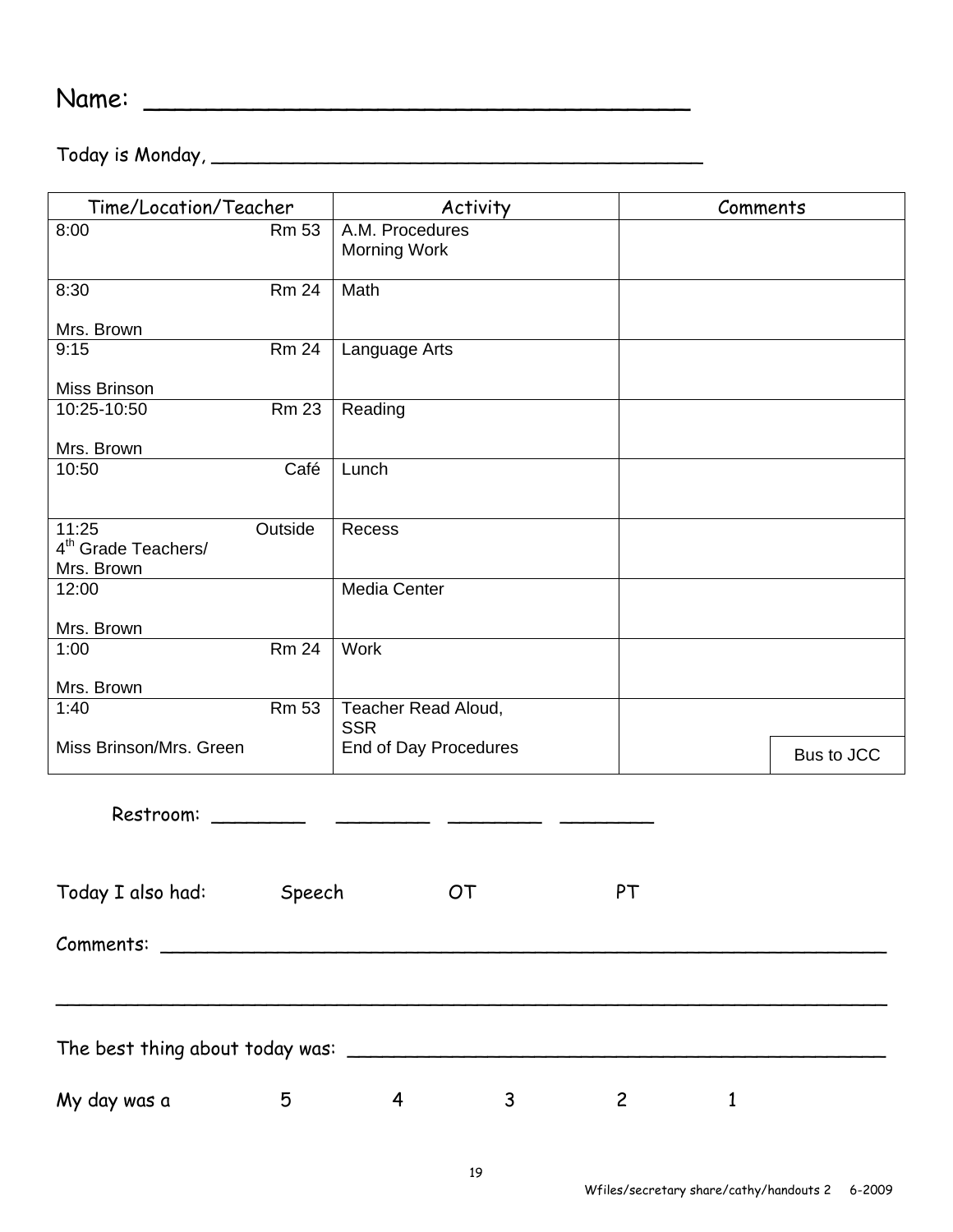| <b>AM Procedures</b>      | <b>Morning Meeting</b> | Math                 | Language Arts |
|---------------------------|------------------------|----------------------|---------------|
|                           |                        |                      |               |
| Lunchtime                 | Recess                 | Library              | Work          |
|                           |                        |                      |               |
| <b>Teacher Read Aloud</b> | SSR                    | <b>PM Procedures</b> | Bus to JCC    |
|                           | Self Selected Readin   |                      |               |

**Restroom: \_\_\_\_\_\_\_\_\_\_\_ \_\_\_\_\_\_\_\_\_\_\_ \_\_\_\_\_\_\_\_\_\_\_ \_\_\_\_\_\_\_\_\_\_** 

**The best thing about today was:** 

**My day was a 5 4 3 2 1** 

**\_\_\_\_\_\_\_\_\_\_\_\_\_\_\_\_\_\_\_\_\_\_\_\_\_\_\_\_\_\_\_\_\_\_\_\_\_\_\_**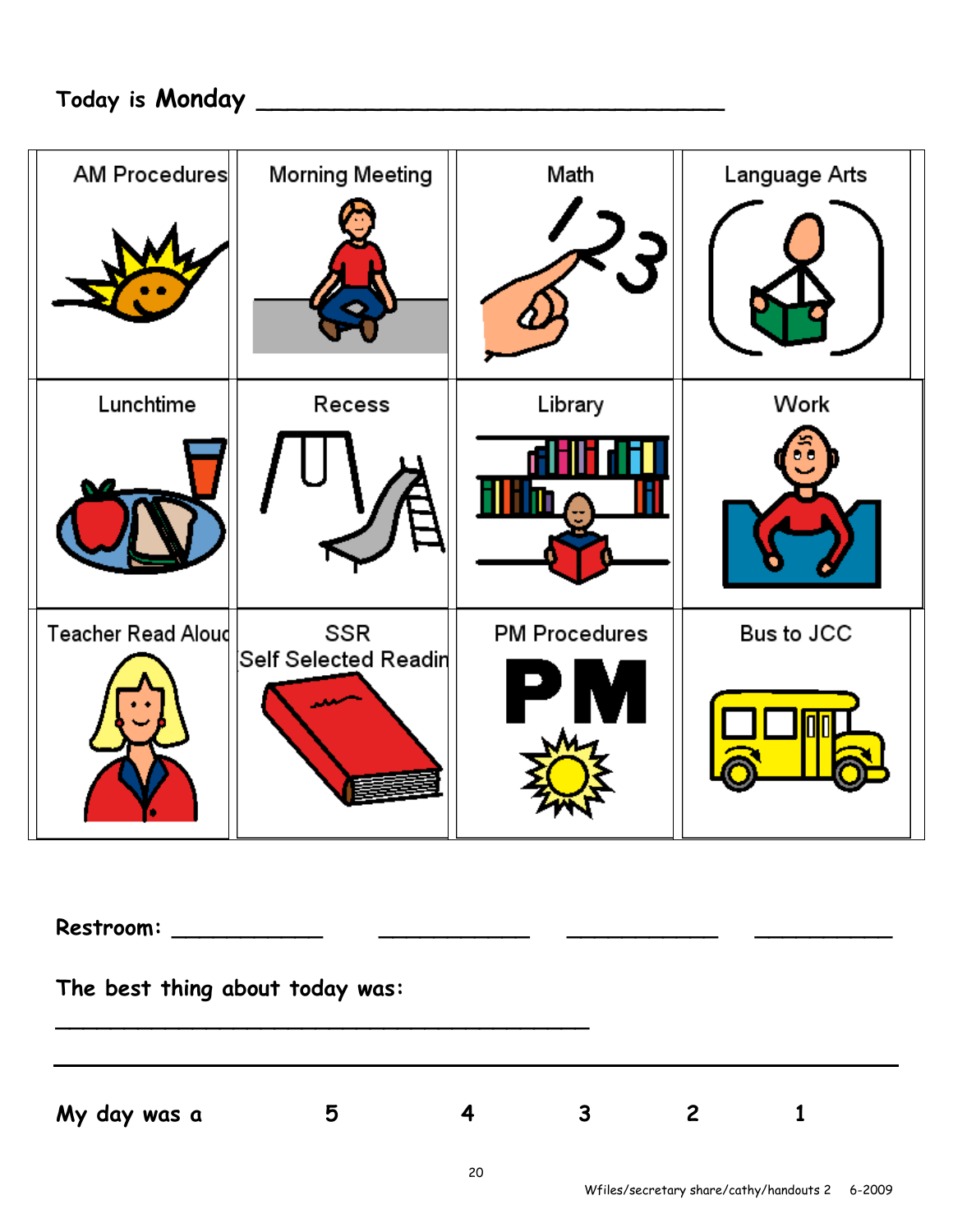| Day                                 | Month                                   | Date                      |             |             |
|-------------------------------------|-----------------------------------------|---------------------------|-------------|-------------|
| Subject                             | Assignments                             |                           | Date<br>Due | Test<br>Day |
|                                     |                                         |                           |             |             |
| Reading                             |                                         |                           |             |             |
| English/                            |                                         |                           |             |             |
| Language Arts                       |                                         |                           |             |             |
|                                     |                                         |                           |             |             |
| Spelling                            |                                         |                           |             |             |
|                                     |                                         |                           |             |             |
| Math                                |                                         |                           |             |             |
|                                     |                                         |                           |             |             |
| Science                             |                                         |                           |             |             |
|                                     |                                         |                           |             |             |
| Social Studies                      |                                         |                           |             |             |
|                                     |                                         |                           |             |             |
|                                     |                                         |                           |             |             |
|                                     |                                         |                           |             |             |
|                                     |                                         |                           |             |             |
| Things To Take Home                 |                                         | Things To Bring To School |             |             |
|                                     |                                         |                           |             |             |
| $2.$ $\overline{\phantom{a}}$<br>3. |                                         | 2.<br>Messages            |             |             |
| 4.                                  |                                         |                           |             |             |
| 5.                                  | Convright © 1992, Success by Design The |                           |             |             |

Copyright © 1992, Success by Design Inc.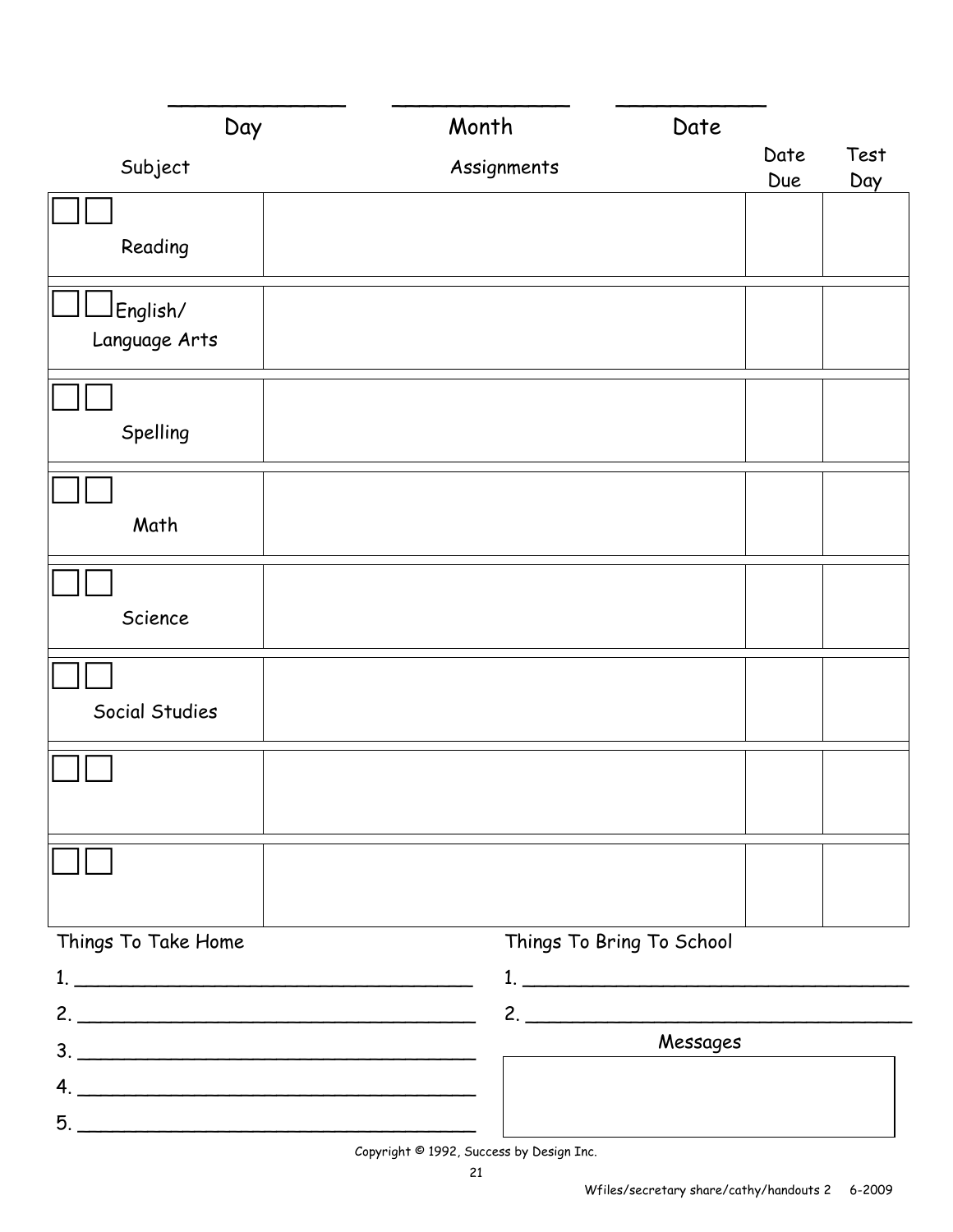$*$  Students are given green (great), Yellow (ok), or red (needs improvement) days.

| Monday   | $\frac{1}{2}$ Today I had a $\frac{1}{2}$ day because<br>I had Music, PE, Art, Library, Adaptive PE, OT, Speech, PT. |
|----------|----------------------------------------------------------------------------------------------------------------------|
| Nesday   | $\frac{1}{2}$ Today I had a $\frac{1}{2}$ day because<br>I had Music, PE, Art, Library, Adaptive PE, OT, Speech, PT. |
| Mednesda | I need to work on<br>day because _<br>Today I had a<br>I had Music, PE, Art, Library, Adaptive PE, OT, Speech, PT.   |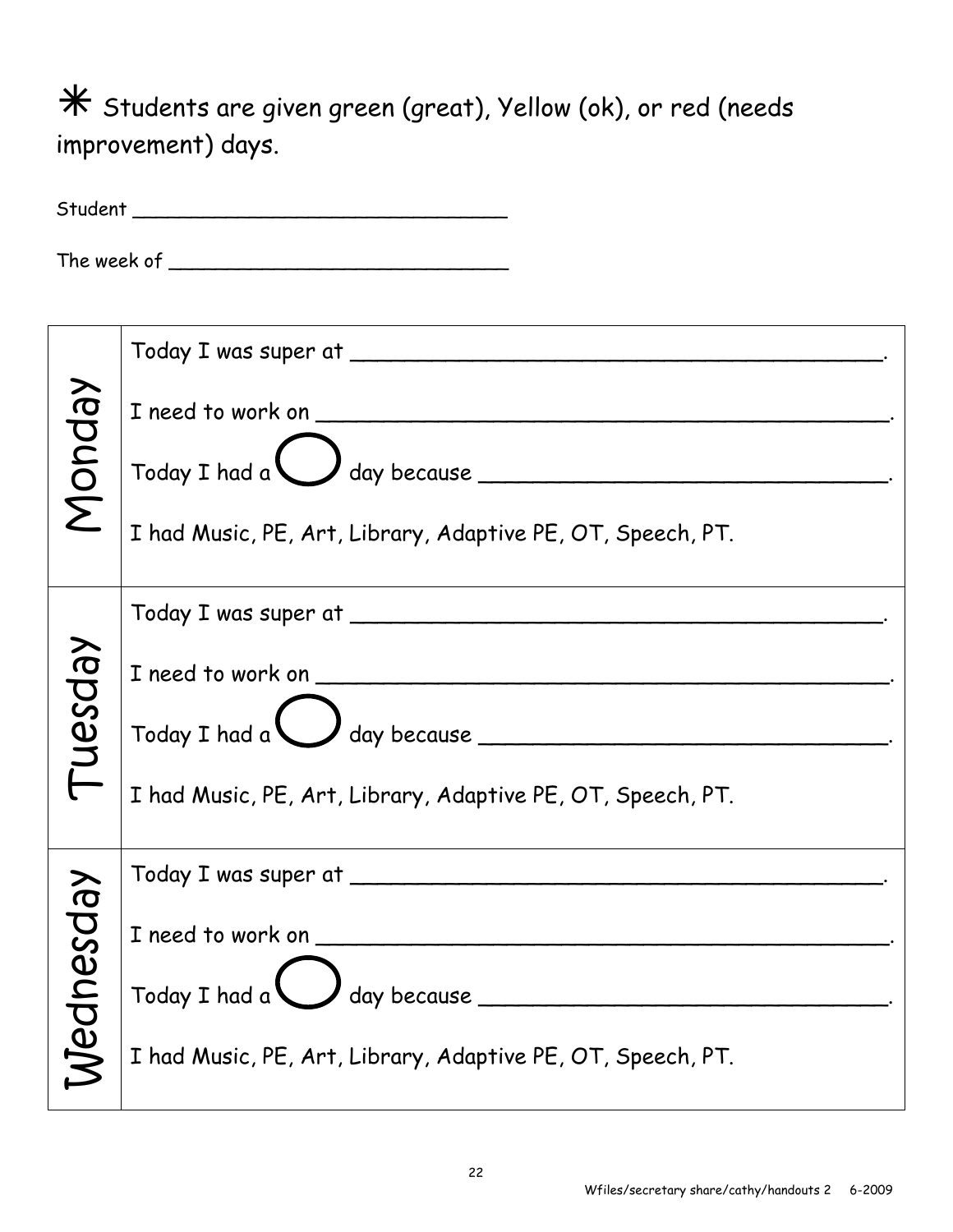Behavior Checklist

Student: \_\_\_\_\_\_\_\_\_\_\_\_\_\_\_\_\_\_\_\_\_\_\_\_\_\_\_

 $*$  Record the date and time of the observed behavior. Write the location or activity during which the behavior was observed. Write a checkmark in the correct column.

| Date &<br>Time<br>Observed | Location<br>and/or<br>Activity | Followed<br>Directions | Kept Hands<br>to Self | Did Work | Stayed in<br>Seat |
|----------------------------|--------------------------------|------------------------|-----------------------|----------|-------------------|
|                            |                                |                        |                       |          |                   |
|                            |                                |                        |                       |          |                   |
|                            |                                |                        |                       |          |                   |
|                            |                                |                        |                       |          |                   |
|                            |                                |                        |                       |          |                   |
|                            |                                |                        |                       |          |                   |
|                            |                                |                        |                       |          |                   |
|                            |                                |                        |                       |          |                   |
|                            |                                |                        |                       |          |                   |
|                            |                                |                        |                       |          |                   |
|                            |                                |                        |                       |          |                   |
|                            |                                |                        |                       |          |                   |
|                            |                                |                        |                       |          |                   |
|                            |                                |                        |                       |          |                   |
|                            |                                |                        |                       |          |                   |
|                            |                                |                        |                       |          |                   |
|                            |                                |                        |                       |          |                   |
|                            |                                |                        |                       |          |                   |
|                            |                                |                        |                       |          |                   |
|                            |                                |                        |                       |          |                   |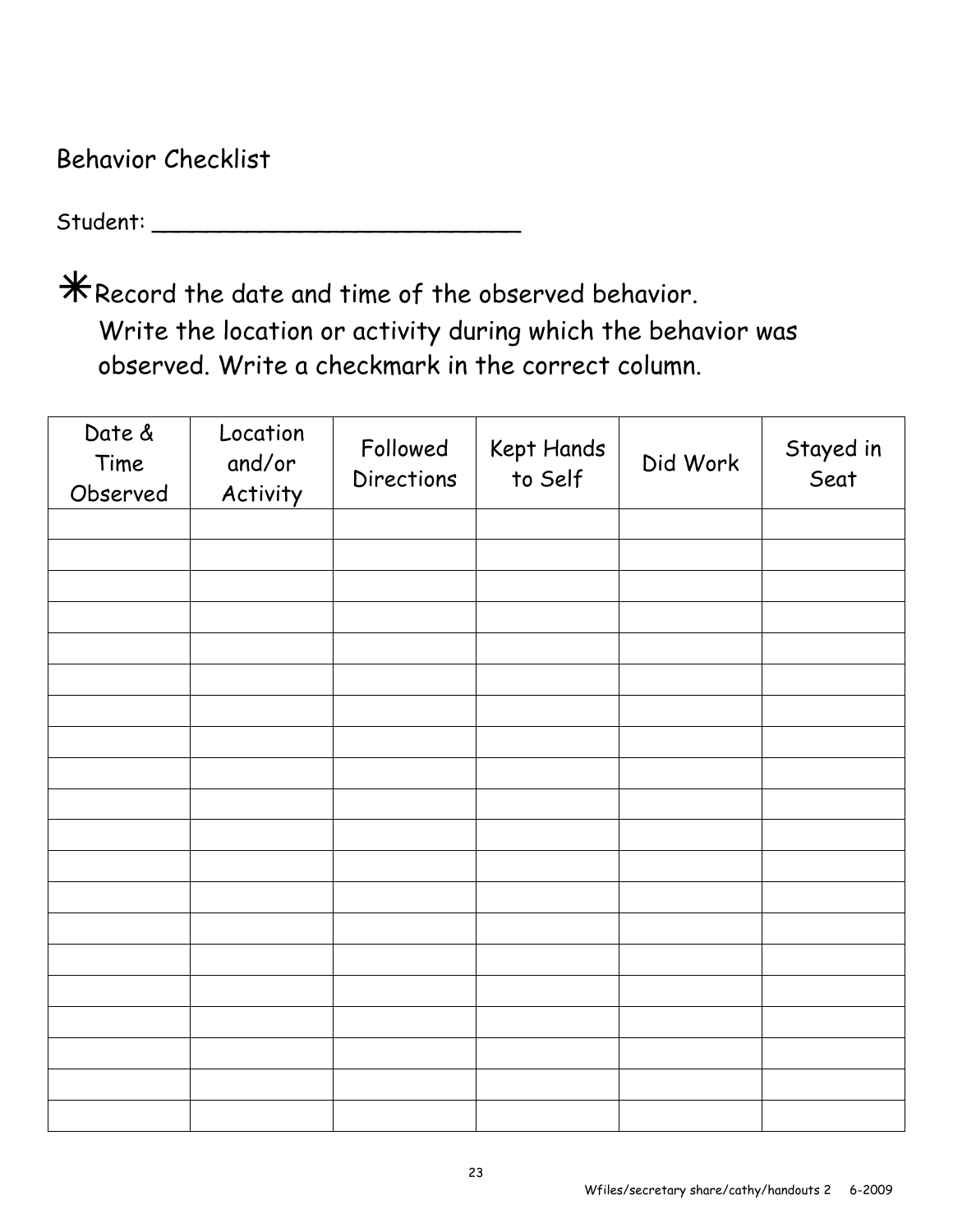## **What I did at school today!**

| Name: |  |
|-------|--|
|-------|--|

**Name: \_\_\_\_\_\_\_\_\_\_\_\_\_\_\_\_\_\_\_\_\_\_\_\_\_\_\_\_ Date: \_\_\_\_\_\_\_\_\_\_\_\_\_\_\_\_\_\_\_** 

| <b>THE ALL ALL</b> |               |           |                                 |      |             |       |
|--------------------|---------------|-----------|---------------------------------|------|-------------|-------|
|                    | <b>Books</b>  |           |                                 |      |             |       |
|                    | <b>Blocks</b> |           |                                 |      |             |       |
|                    |               |           |                                 |      |             |       |
|                    |               |           |                                 |      |             |       |
| Housekeeping       |               |           |                                 |      |             |       |
|                    | Art           |           |                                 |      |             |       |
|                    |               |           |                                 |      |             |       |
|                    | Sensory       |           |                                 |      |             |       |
|                    |               |           |                                 |      |             |       |
|                    | Science       |           |                                 |      |             |       |
|                    |               |           |                                 |      |             |       |
|                    | Math          |           |                                 |      |             |       |
|                    | <b>Music</b>  |           |                                 |      |             |       |
| $\overline{a}$     |               |           |                                 |      |             |       |
| Computer           |               |           |                                 |      |             |       |
|                    |               |           |                                 |      |             |       |
| Other              |               |           |                                 |      |             |       |
|                    |               |           |                                 |      | Gross Motor |       |
| Playground         |               |           | Gym                             |      |             |       |
|                    |               | Classroom |                                 |      |             |       |
| My day was:        |               |           |                                 |      |             |       |
|                    | Good          |           | $\left(\frac{1}{\alpha}\right)$ | Okay |             | Rough |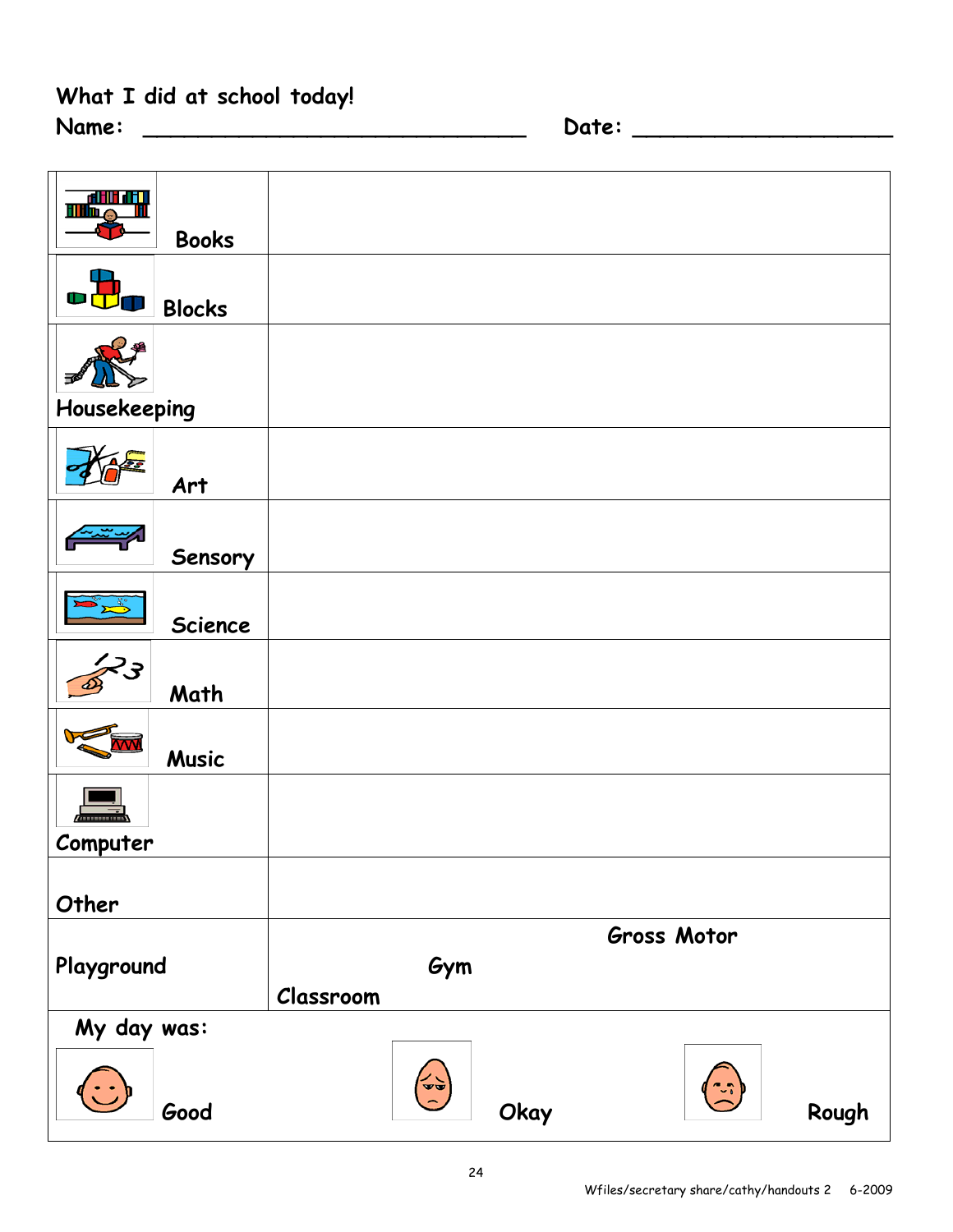| 大夫夫                        |
|----------------------------|
| What I Did at School Today |

| Morning Work    | ____ on own ____ with prompts                                         |
|-----------------|-----------------------------------------------------------------------|
| Calendar        | ____ on own ____ with prompts                                         |
| Morning Groups  | ____ on own ____ with prompts<br>(check work in book bag)             |
| Lunch           | ___ ate well ___ with prompts                                         |
| Recess          |                                                                       |
|                 | Story Time and Quiet Time _______ quiet ______ nap ____               |
| Afternoon Group | ___ on own ___ with prompts<br>(check work in book bag)               |
| Small Groups    | ____ on own ____ with prompts<br>(language, fine motor, social)       |
| Centers         | ____ on own ____ with prompts                                         |
|                 | __ Art ____ Music ____ PE ____ Library ____Speech ____OT<br><b>PT</b> |
|                 |                                                                       |
|                 |                                                                       |
|                 |                                                                       |
|                 |                                                                       |

\_\_\_\_\_\_\_\_\_\_\_\_\_\_\_\_\_\_\_\_\_\_\_\_ Date \_\_\_\_\_\_\_\_\_\_\_\_\_\_\_\_

\_\_\_\_\_\_\_\_\_\_\_\_\_\_\_\_\_\_\_\_\_\_\_\_\_\_\_\_\_\_\_\_\_\_\_\_\_\_\_\_\_\_\_\_\_\_\_\_\_\_\_\_\_\_\_\_\_\_\_\_\_\_\_\_\_\_\_\_\_\_\_\_\_\_\_\_\_\_